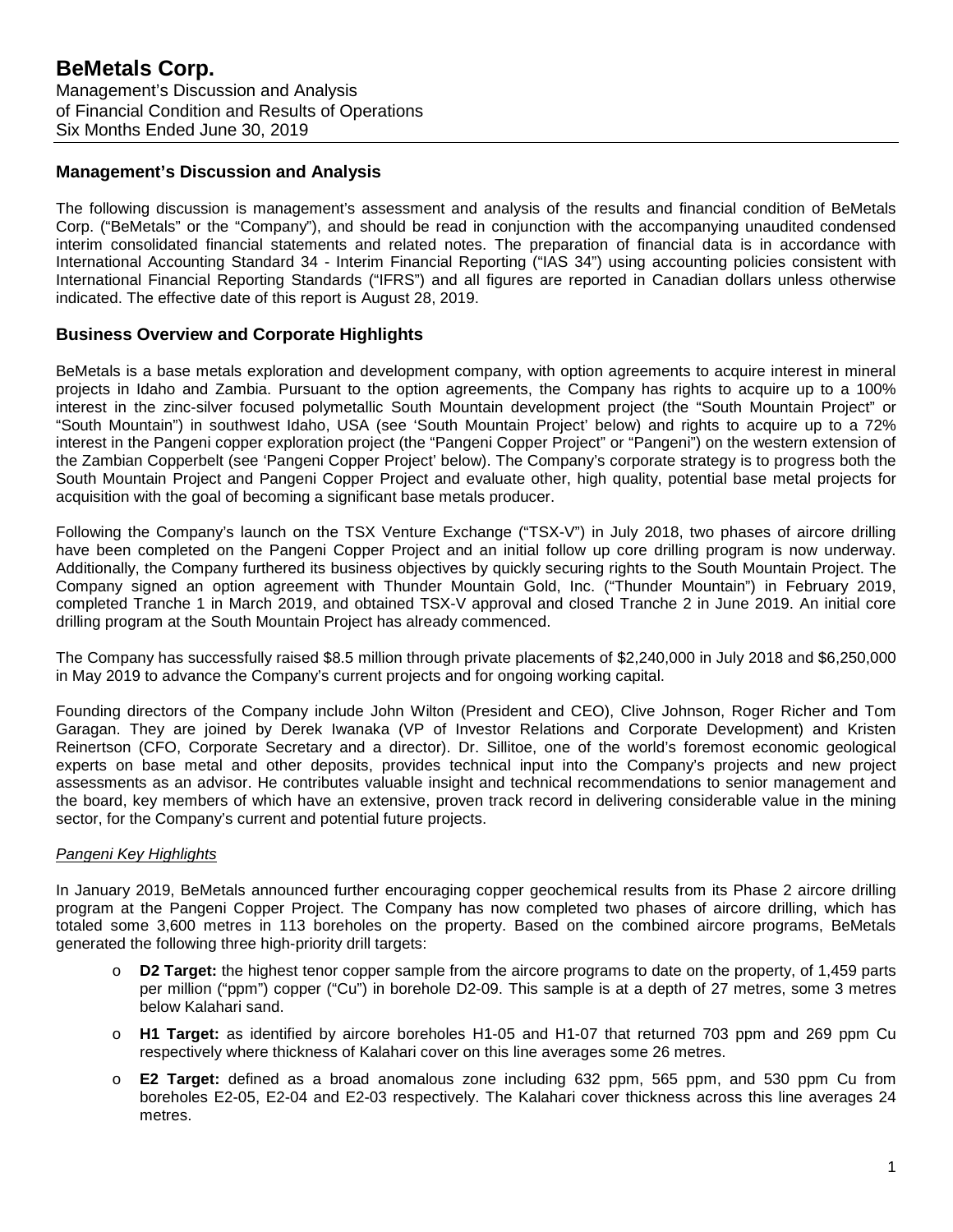# **BeMetals Corp.** Management's Discussion and Analysis of Financial Condition and Results of Operations Six Months Ended June 30, 2019

In July 2019, the Company launched a 1,400 metre core drilling program at the Pangeni Copper Project, comprising approximately six shallow boreholes to test the three targets generated by the aircore drilling programs. Initial results are expected to be released in the coming months.

### *South Mountain Key Highlights*

In August 2019, BeMetals commenced an approximately 2,500 metre underground resource expansion and confirmation drilling program at the South Mountain Project. The current drilling campaign is designed to test potential extensions and confirm the grade distribution of the mineral resource outlined in the independent technical report. The initial boreholes, and targeted mineralised zones are based on the highly encouraging results of previous underground rib sampling of the Sonneman Level ribs which were conducted in 2013-2014 by Thunder Mountain.

### **HIGHLIGHTS FROM 2013-2014 RIB-SAMPLING PROGRAM**

- o **DMEA Zones 1/2/3:** 39.62m @ **16.76% Zinc** ("Zn"), **140.91 grams per tonne ("g/t") Silver** ("Ag"), 3.08 g/t Gold ("Au"), 0.78% Copper ("Cu") and 0.38% Lead ("Pb").
- o **Muck Bay #4 Zone:** 7.01m @ **14.69% Zn, 246.17 g/t Ag**, 0.34% Cu and 0.65% Pb.
- o **Laxey Zone:** 12.19m @ **16.44% Zn, 478.97 g/t Ag**, 0.68 g/t Au, 0.70% Cu and 0.86% Pb.

Over the past few months BeMetals has formed a project team based in Boise, Idaho that is focused on advancing South Mountain. This team includes key management of Thunder Mountain, the Optionees of the Property, who have coordinated re-establishment of the South Mountain Project site for the start of drilling. In addition, BeMetals has appointed a project manager and project geologist. Recent work at the project included; grading of access road sections to the site, reconnecting the electrical power system generated onsite, and restarting of the underground ventilation system. The drilling program is now underway, targeting the DMEA zones.

## **South Mountain Project**

#### *Terms of the Agreement*

In February 2019, the Company entered into an option agreement (the "South Mountain Agreement") with Thunder Mountain and certain of its wholly-owned subsidiaries, to acquire up to a 100% interest in the South Mountain Project. In June 2019, the Company received final approval from the TSX-V of the option agreement and related transactions (the "South Mountain Transaction").

Under the terms of the South Mountain Agreement, the Company through its wholly owned subsidiary has the right to acquire from Thunder Mountain, all of its interest in the South Mountain Project over a two year period by way of acquiring 100% of the outstanding shares of South Mountain Mines Inc. ("SMMI"), a wholly owned subsidiary of Thunder Mountain (the "SMMI Acquisition"). SMMI currently holds a 75% interest in the South Mountain Project and has the right to acquire the remaining 25% upon satisfying a 5% Net Returns Royalty capped at US\$5,000,000 which is due on or before November 3, 2026.

In order to complete the SMMI Acquisition, the Company must:

- 1. Make an initial cash payment of US\$100,000 upon Thunder Mountain delivering voting support agreements from shareholders controlling over 50% of outstanding Thunder Mountain shares (completed);
- 2. Upon satisfaction of certain conditions precedent, including receipt of TSX-V acceptance and all requisite Thunder Mountain shareholder approvals:
	- a. purchase 2.5 million shares of common stock of Thunder Mountain at US\$0.10 per share by way of private placement (completed); and
	- b. issue 10 million common shares of the Company to Thunder Mountain (completed);
- 3. Make four cash payments of US\$250,000 each on or before the 6, 12, 18 and 24 month anniversary of June 10, 2019, respectively;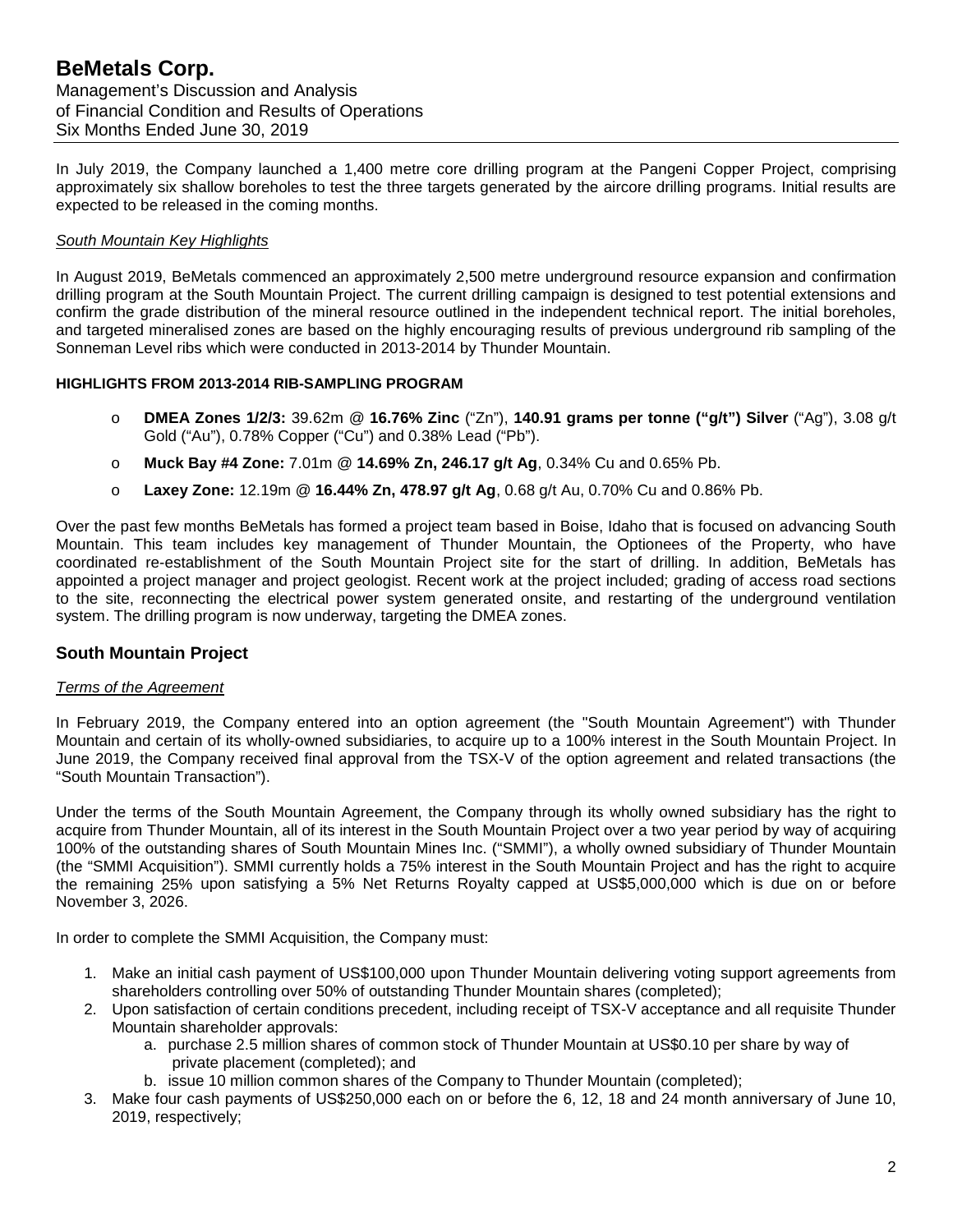- 4. Complete a Preliminary Economic Assessment for the South Mountain Project; and
- 5. Make a final payment to Thunder Mountain consisting of cash, common shares of the Company, or a combination of both at the discretion of the Company. The final payment can be the greater of either US\$10 million or 20% of the after-tax net present value of the property as calculated in a Preliminary Economic Assessment study completed by an agreed independent author. The final payment can be decreased by US\$850,000 to account for certain cash payments previously made under items 1 and 2 above, the value of the 10 million BeMetals shares issued under item 2 above, as well as certain liabilities of SMMI to be assumed upon the SMMI Acquisition. The final payment is also capped at a maximum of 50% of the market capitalization of the Company as of the completion date of the SMMI Acquisition if applicable.

Pursuant to the South Mountain Agreement, BeMetals will have two years to complete the SMMI Acquisition (subject to extension in certain limited circumstances). BeMetals' wholly owned subsidiary will become the operator of the South Mountain Project upon the completion of certain conditions precedent and will solely fund the exploration programs and completion of the PEA.

### *About the Project*

The South Mountain Project is a high-grade zinc/silver, polymetallic development project that is located approximately 70 miles southwest of Boise, Idaho. The project was intermittently mined from the late 1800s to the late 1960's and its existing underground workings remain intact and well maintained. Historic production has largely come from skarn-hosted and high-grade massive sulfide bodies that remain open for resource expansion at depth and along strike. These highgrade bodies comprise South Mountain's current mineral resource. According to historical smelter records approximately 53,642 tons of ore have been mined to date. These records also indicate average grades; 14.5% Zn, 10.6 o.p.t Ag, 0.058 o.p.t Au, 2.4% Pb, and 1.4% Cu were realised.

The South Mountain Project is largely on and surrounded by private surface land, and as such, the permitting and environmental aspects of the project are expected to be straightforward. Permits are in place for exploration and BeMetals does not anticipate any significant barriers to any future development through following normal procedures at the South Mountain Project.

Since 2008, Thunder Mountain completed 27 drill holes for a total of 5,500 metres on the property. Thus far, drill results have been encouraging and significant potential exists to increase the known mineral resource with additional drilling, as well as to expand the existing measured and indicated mineral resource classifications with in-fill drilling. An independent technical report for the South Mountain Project has been completed by Hard Rock Consulting, LLC, effective April 1, 2019, and is available on the Company's website at [www.bemetalscorp.com](http://www.bemetalscorp.com/) and under the Company's profile on SEDAR at [www.sedar.com.](http://www.sedar.com/)

In August 2019, BeMetals commenced an underground resource expansion and confirmation drilling program at the South Mountain Project, expected to consist of approximately 2,500 metres of diamond drilling. The Company is drilling from the existing underground workings in the Sonneman Level. The drilling will be conducted as a series of fans from approximately five drill platform locations within the existing Sonneman level. A number of the initially planned boreholes, and targeted mineralised zones are based on the highly encouraging results of previous underground rib sampling of the Sonneman Level ribs which were conducted in 2013-2014 by Thunder Mountain.

## *Summary of Exploration Expenses*

The following table summarizes the exploration costs associated with the Company's South Mountain Project as at June 30, 2019: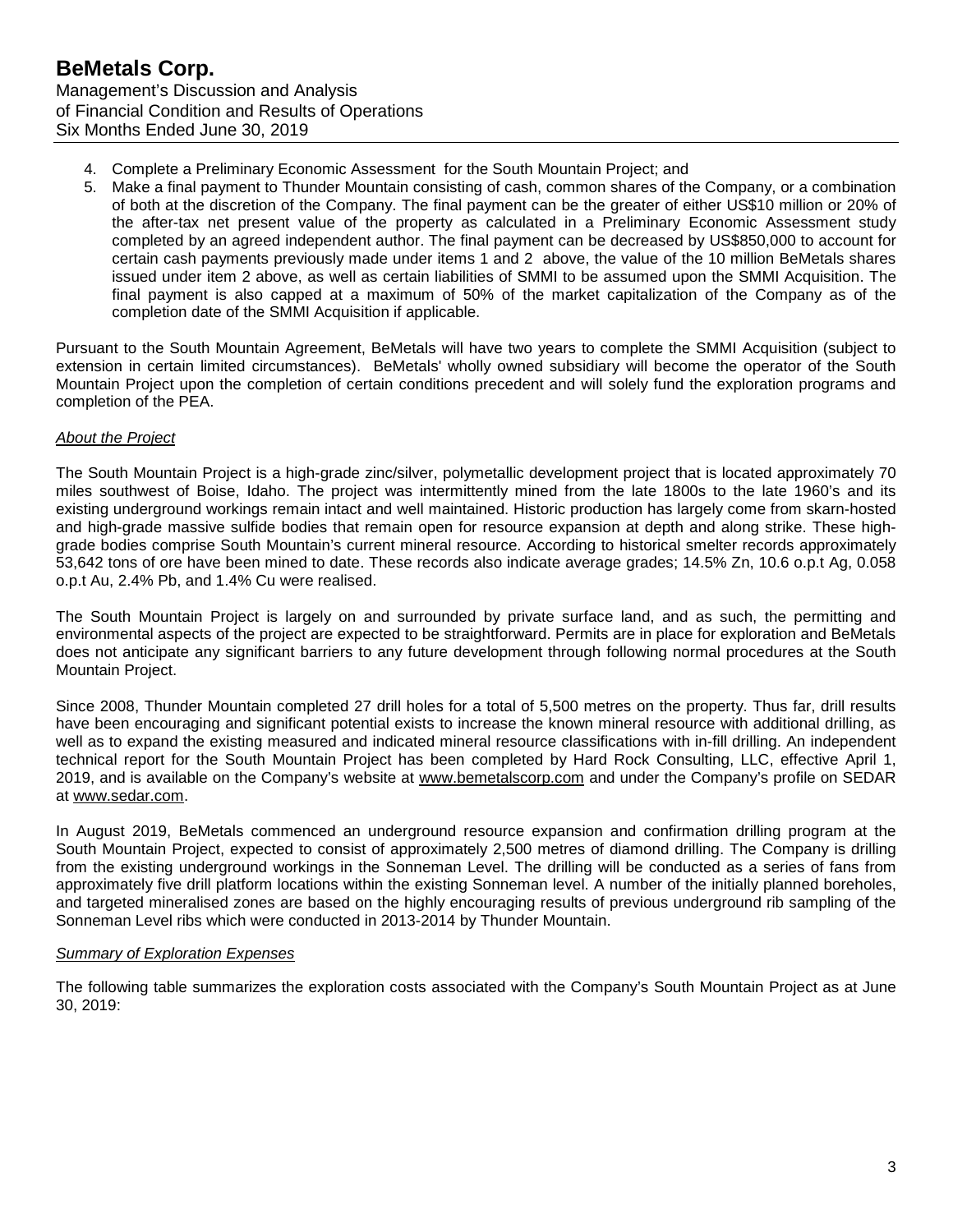# **BeMetals Corp.**

Management's Discussion and Analysis of Financial Condition and Results of Operations Six Months Ended June 30, 2019

|                           |    | South<br>Mountain |
|---------------------------|----|-------------------|
|                           |    | Project           |
| Balance December 31, 2018 | \$ |                   |
| Camp supplies             |    | 5,178             |
| Consulting & wages        |    | 65,455            |
| Licenses/Permitting       |    | 4,799             |
| Travel                    |    | 7,698             |
| Balance June 30, 2019     | S  | 83,130            |

# **Pangeni Copper Project**

## *Terms of the Agreement*

In February 2018, further to a November 2017 letter agreement, the Company confirmed the agreement (the "Pangeni Agreement") with Copper Cross Zambia Limited (the "Pangeni Vendor") for the right to acquire up to a 72% interest in the Pangeni Copper Project. In July 2018, the Company received final approval from the TSX-V of the option agreement and related transactions.

Under the terms of the Pangeni Agreement, to complete the acquisition of the initial 67.5% interest in the Pangeni Copper Project, the Company must, before the second anniversary in February 2020:

- 1. make cash payments of US\$300,000 (US\$150,000 completed) (CA\$194,455);
- 2. issue a total of 500,000 common share (300,000 common shares issued);
- 3. expend US\$2.5 million in exploration work which is a firm obligation under the Pangeni Agreement and is required to be satisfied by either expenditures on exploration activities or by cash payments to the Pangeni Vendor (US\$1,440,700 advanced) (CA\$1,911,063);

and then, before the fifth anniversary in February 2023:

- 4. complete a preliminary economic assessment;
- 5. make a further cash payment of US\$450,000 (a portion of which may be paid in common shares at the option of the Company); and
- 6. make a payment of US\$700,000 as an advanced royalty reduction payment.

Following acquisition of the initial 67.5% interest the Company can acquire an additional 4.5% interest by completing a feasibility study and making a further cash payment of US \$750,000 (a portion of which may be paid in common shares at the option of the Company).

At the commencement of the mine development phase, and following a feasibility study, a one-off milestone payment would be payable, based upon total proven and probable mineral reserves, as follows: US\$2 million if less than 500 kilotonnes ("kt") contained copper, US\$3 million if the contained copper is between 500 kt and 1,000kt, and US\$6 million if greater than 1,000kt contained copper. Upon commencement of production, Pangeni Mineral Resources Limited is entitled to a 3% Net Smelter Royalty (which may be reduced to 2.5% following the US\$700,000 royalty reduction payment above and further reduced to 1% following an additional royalty reduction payment by the Company, determined by an internationally recognised valuator, which is not to exceed US\$3.3 million).

## *About the Project*

The Pangeni Copper Project is located on the western extension of the Zambian Copperbelt, within the Lufilian Arc, underlain by Katangan Supergroup metasediments which are covered by a thin veneer of Kalahari sands. The Sentinel, open pit, Copper Mine is operated by First Quantum Minerals some 130 kilometres to the northeast of the Pangeni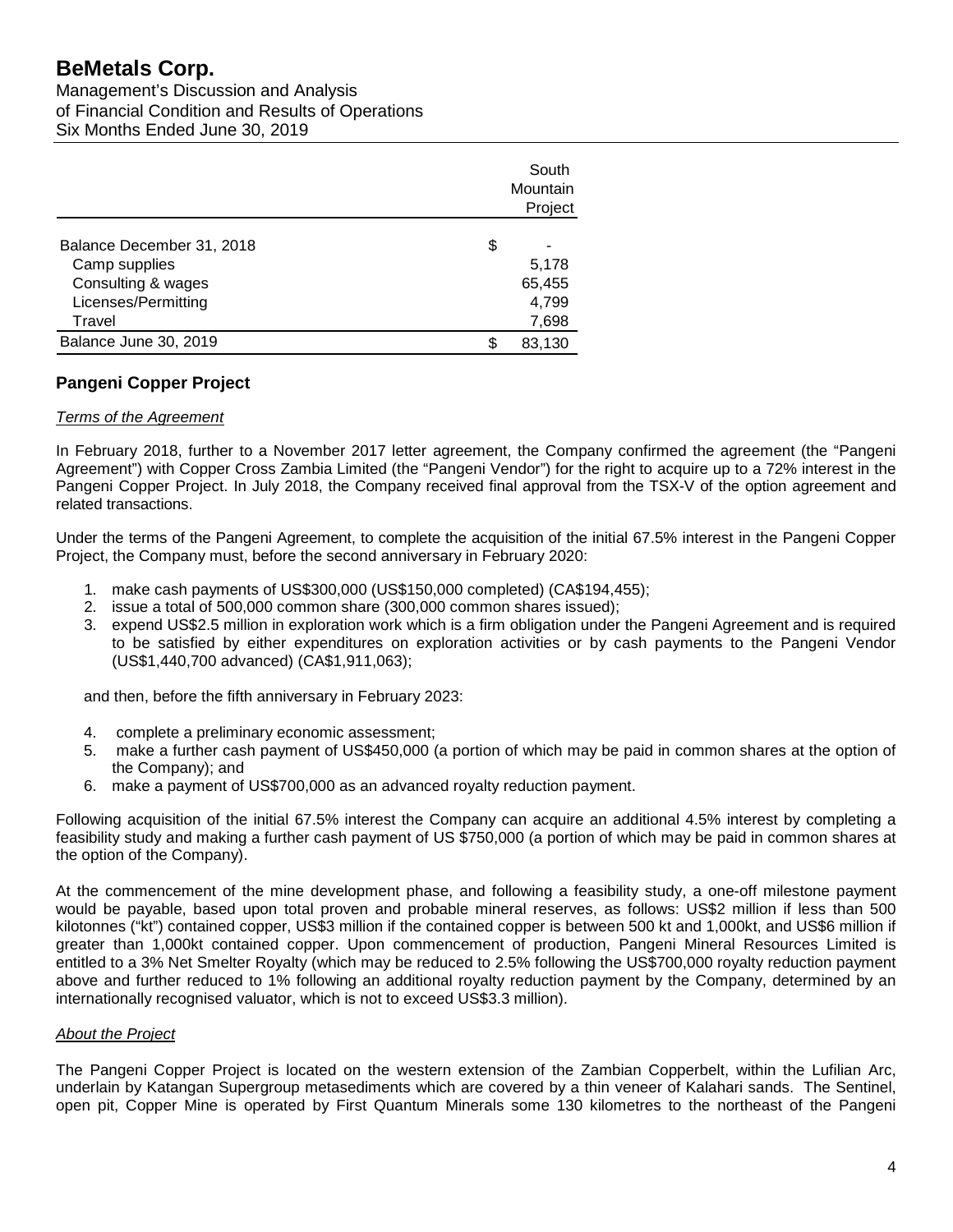# **BeMetals Corp.** Management's Discussion and Analysis of Financial Condition and Results of Operations Six Months Ended June 30, 2019

Copper Project. A number of other major international mining companies have identified this region of the Zambian Copperbelt to be prospective for the discovery of tier one copper mines and are conducting exploration field work.

An independent technical report has been completed by African Mining Consultants Limited, effective April 10, 2018, and is available on the Company's website at [www.bemetalscorp.com](http://www.bemetalscorp.com/) and under the Company's profile on SEDAR at [www.sedar.com.](http://www.sedar.com/) The technical report concludes the property remains at an early exploration stage with only five boreholes having been completed to date (three boreholes at the Central Target and two at the Southwest Target). All five holes intersected hypogene copper mineralisation. The most significant intersections included borehole CT1: 6.1m @ 0.34%TCu (from 39m depth) and borehole SW1: 5.5m @ 0.48%TCu (from 142.5m depth). At the Central Target the drilling results indicate there is associated anomalous cobalt with the copper intersections, CT1 returning: 6.1m @ 320ppm Co (for the same copper intersection as quoted above). These boreholes results provide encouraging proof of concept for the geological models generated for the property, and support the strategy for further exploration.

The Pangeni Copper Project property is geologically prospective for the following deposit types; Basement-hosted Cu (analogues: the Lumwana Deposit, Nyungu Prospect), Sediment-hosted stratiform Cu-Co (analogues: Nchanga, Konkola, Nkana, and Mufulira Deposits), the Domes Region Deposits e.g. Sentinel, and Kansanshi and DRC Copperbelt Deposits e.g. Lonshi, Frontier, Kamoa-Kakula).

In July 2019, the Company launched a 1,400 metre core drilling program at the Pangeni Copper Project, comprising approximately six shallow boreholes to test the three targets generated by the aircore drilling programs. A single rig is currently being used to drill approximately two holes at each target. Initial results are expected to be released in the coming months and further updates will be reported as the drilling program progresses.

### *Summary of Exploration Expenses*

The following table summarizes the advances & expenditures associated with the Company's Pangeni Copper Project expenditure commitment as at June 30, 2019:

|                                   | Pangeni<br>Copper<br>Project |
|-----------------------------------|------------------------------|
| Balance December 31, 2018         | S<br>901,674                 |
| Camp supplies                     | 16,593                       |
| Consulting & wages                | 85,930                       |
| Drilling                          | 4.641                        |
| Licenses/Permitting               | 20,506                       |
| Travel                            | 15,127                       |
| Balance June 30, 2019             | 1,044,471                    |
|                                   |                              |
| Advances unspent at June 30, 2019 | 866,592                      |
| Balance June 30, 2019             | \$1,911,063                  |

## **Outlook**

The Company is advancing its core drilling programs at both South Mountain and Pangeni.

At the South Mountain Project, following a target zone identification and priority study, the underground core drilling has commenced and is targeting to expand the current high-grade zinc/silver, polymetallic resource. The work plan may also include appropriate initial mineralogy and metallurgical testing of the mineralization. Initial results of the estimated 2,500 metre program are expected to be released in the coming months and further updates will be reported as the drilling program progresses.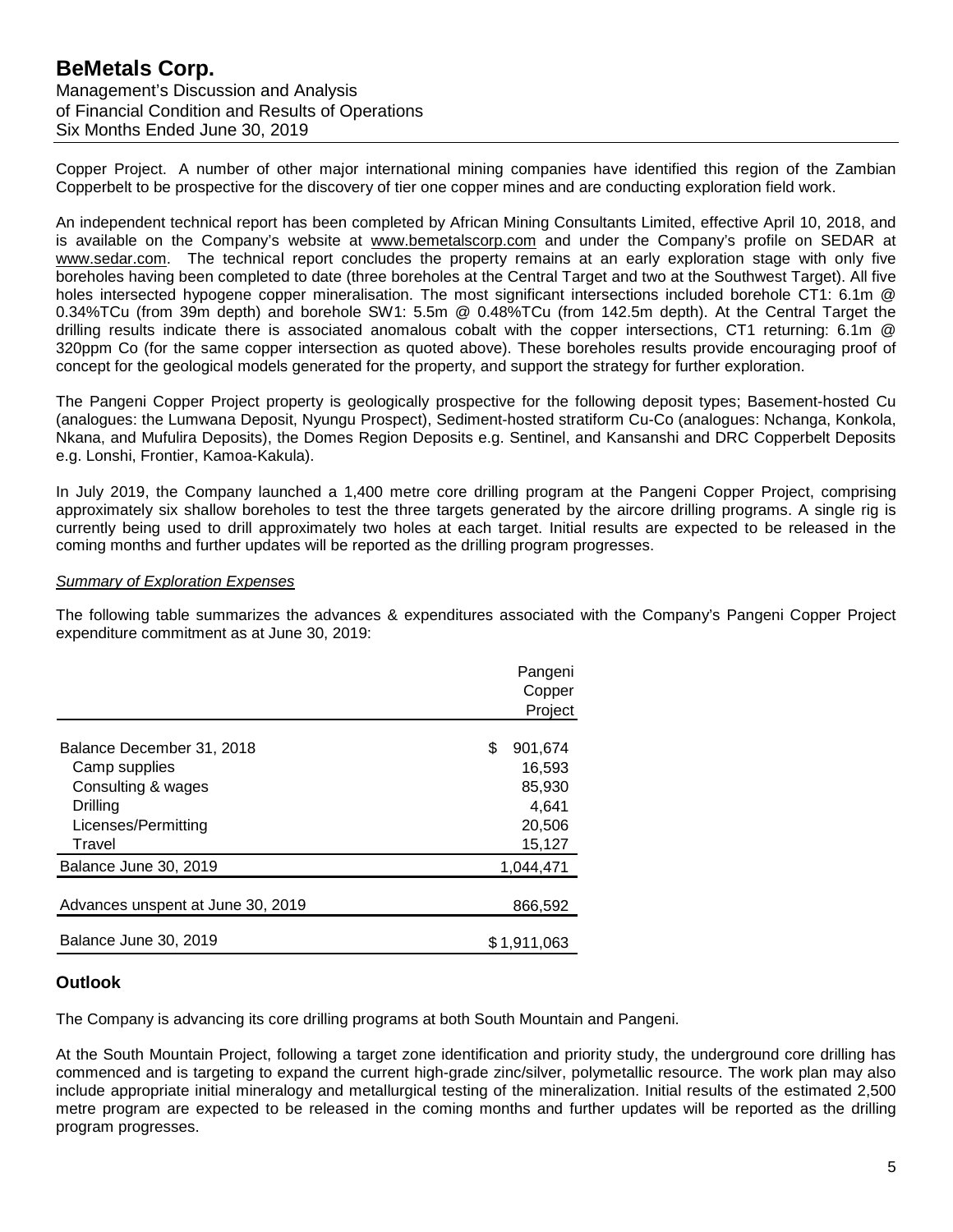At the Pangeni Copper Project, the Company continues to move forward with an initial core drilling program designed by the Company in partnership with the other stakeholders in the Pangeni Copper Project – Copper Cross Zambia Limited and Pangeni Mineral Resources Limited. Initial results of the 1,400 metre program are expected to be released in the coming months and further updates will be reported as the drilling program progresses. Future programs will be determined after the Company has collected and reviewed all the data from this year's drilling campaign.

BeMetals also continues to identify and evaluate other potential, high quality, opportunities as part of its growth strategy, with the goal of becoming a significant base metals producer through the acquisition of quality exploration, development and production stage base metal projects. This strategy is directed by the Board, key members of which have an extensive, proven track record in delivering considerable value in the mining sector through the discovery and building of mines. The Board, its advisors, and senior management also provide outstanding deal flow of projects to the Company based upon an extensive international minerals business network of contacts.

# **Overall Performance and Results of Operations**

Total assets increased to \$11,250,139 at June 30, 2019, from \$3,840,480 at December 31, 2018. The most significant assets at June 30, 2019, were cash of \$3,789,374 (December 31, 2018: \$342,849), investments of \$196,305 (December 31, 2018: \$nil), and exploration and evaluation assets of \$7,200,203 (December 31, 2018: \$3,456,132).

### *Three months ended June 30, 2019 and 2018*

Loss for the three months ended June 30, 2019, decreased by \$97,604 from \$317,885 for the three months ended June 30, 2018, to \$220,281 for the three months ended June 30, 2019. The decrease in loss is largely due to:

• A decrease of \$135,850 in professional fees. Professional fees were \$9,554 for the three months ended June 30, 2019, compared to \$145,404 for the three months ended June 30, 2018. This was due to higher professional fees in the prior period in connection with the Qualifying Transaction and due diligence related to the Pangeni Copper Project.

The decrease in loss was partially offset by:

• An increase of \$32,449 in salaries and benefits. Salaries and benefits were \$86,056 for the three months ended June 30, 2019, compared to \$53,607 for the three months ended June 30, 2018. In connection with completion of the Company's Qualifying Transaction, the Company increased its management team, resulting in an increase in compensation.

Unrealized loss on available-for-sale investments of \$138,420 was recorded during the three months ended June 30, 2019.

#### *Six months ended June 30, 2019 and 2018*

Loss for the six months ended June 30, 2019, decreased by \$106,488 from \$492,969 for the six months ended June 30, 2018, to \$386,481 for the six months ended June 30, 2019. The decrease in loss is largely due to:

• A decrease of \$168,228 in professional fees. Professional fees were \$13,023 for the six months ended June 30, 2019, compared to \$181,251 for the six months ended June 30, 2018. This was due to higher professional fees in the prior period in connection with the Qualifying Transaction and due diligence related to the Pangeni Copper Project.

The decrease in loss was partially offset by: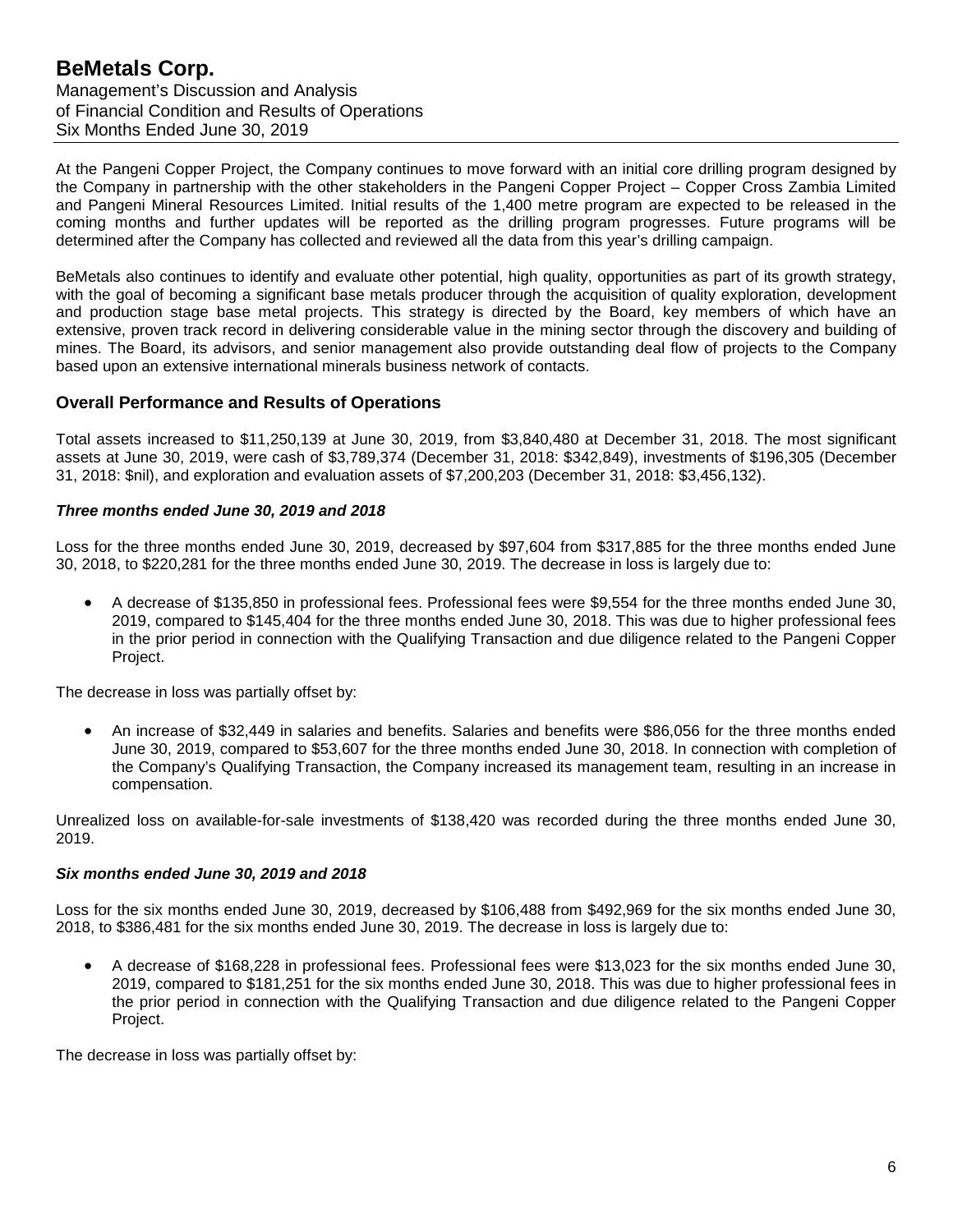• An increase of \$86,542 in salaries and benefits. Salaries and benefits were \$178,212 for the six months ended June 30, 2019, compared to \$91,670 for the six months ended June 30, 2018. In connection with completion of the Company's Qualifying Transaction, the Company increased its management team, resulting in an increase in compensation.

Unrealized loss on available-for-sale investments of \$138,420 was recorded during the six months ended June 30, 2019.

# **Liquidity and Capital Resources**

As at June 30, 2019, the Company had working capital of \$2,406,297. The Company does not currently have a source of revenue. While the Company anticipates that it will have sufficient capital to fund current obligations, the Company expects it will need to raise additional funds within the next twelve months to meet its long-term commitments and growth strategy.

Although the Company has been successful in the past in obtaining financing, there is no assurance that it will be able to obtain adequate financing in the future or that such financing will be on terms that are acceptable to the Company. The uncertainty of the Company's success in raising additional capital funding casts significant doubt on the Company's ability to continue as a going concern.

The Company has no bank debt or banking credit facilities in place.

# **Summary of Quarterly Results**

|                                  | Three months | Three months   | Three months | Three months  |
|----------------------------------|--------------|----------------|--------------|---------------|
|                                  | ended        | ended          | ended        | ended         |
|                                  | June 30,     | March 31.      | December 31, | September 30, |
|                                  | 2019         | 2019           | 2018         | 2018          |
| Revenue                          | S<br>$\sim$  | $\blacksquare$ | ۰.           |               |
| Loss and comprehensive loss      | (358, 701)   | (166,200)      | (417, 034)   | (99, 801)     |
| Basic and diluted loss per share | (0.00)       | (0.00)         | (0.01)       | (0.00)        |

|                                  | Three months |        | Three months | Three months | Three months  |
|----------------------------------|--------------|--------|--------------|--------------|---------------|
|                                  | ended        |        | ended        | ended        | ended         |
|                                  | June 30,     |        | March 31.    | December 31, | September 30, |
|                                  |              | 2018   | 2018         | 2017         | 2017          |
| Revenue                          |              | $\sim$ | ۰            | ۰.           |               |
| Loss and comprehensive loss      | (317, 885)   |        | (175,084)    | (81,099)     | (38, 118)     |
| Basic and diluted loss per share | (0.01)       |        | (0.00)       | (0.00)       | (0.00)        |

The increase in loss and comprehensive loss for the three months ended December 31, 2018, was primarily the result of foreign exchange loss and share-based compensation. The increase in loss and comprehensive loss for the three months ended June 30, 2018, and March 31, 2018, was primarily the result of share-based compensation. The increase in loss and comprehensive loss for the three months ended June 30, 2019, was primarily the result of unrealized loss on available-for-sale investments.

# **Outstanding Share Data**

## *Issued and fully paid common shares*

In January 2019, the Company issued 750,000 common shares pursuant to the exercise of share options.

In February 2019, the Company issued 200,000 common shares pursuant to the Pangeni Agreement.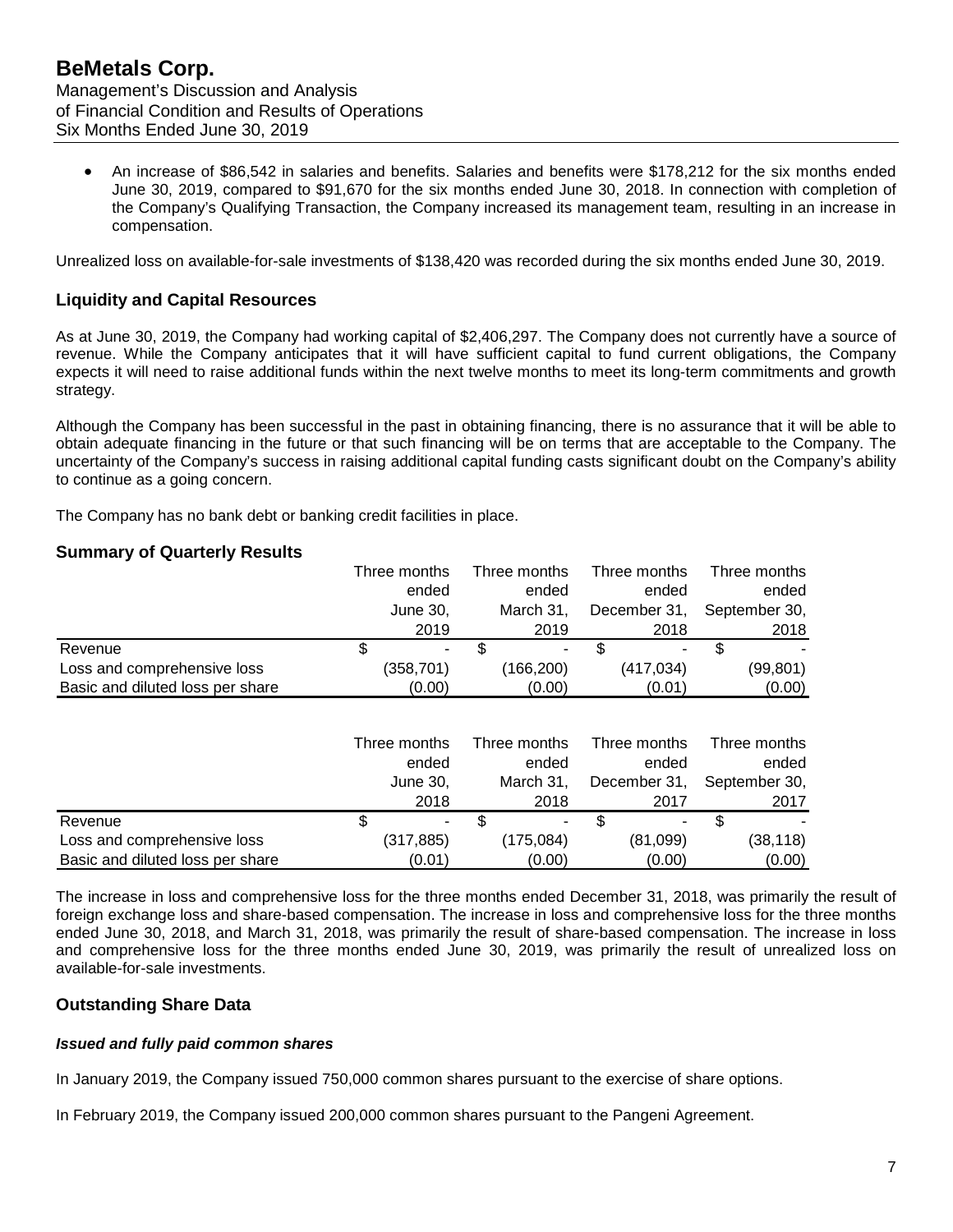# **BeMetals Corp.** Management's Discussion and Analysis of Financial Condition and Results of Operations Six Months Ended June 30, 2019

In May 2019, the Company issued 25,000,000 subscription receipts in a private placement, which were automatically converted to units upon completion of the South Mountain Transaction, consisting of one common share in the capital of the Company and one-quarter warrant.

In June 2019, in connection with the South Mountain Transaction, the Company issued 10,878,863 common shares with a value of \$2,819,716.

As at the date of this report, there were 104,927,440 common shares issued and outstanding.

### *Escrowed shares*

In July 2018, in connection with completion of the Qualifying Transaction, an additional 11,430,002 shares were placed into escrow resulting in an aggregate amount of 15,538,574 common shares in escrow. These escrowed shares are being released in semi-annual tranches until July 2021.

As at the date of this report, 9,323,140 shares remain in escrow.

#### *Warrants*

In May 2019, the Company issued 6,249,993 warrants in a private placement. Each warrant entitles the holder thereof to purchase one additional common share at an exercise price of \$0.35 per common share until May 6, 2021. If the closing price of the common shares of the Company quoted on the TSX-V is greater than \$0.70 for 15 consecutive trading days (the "Trading Period"), the Company may accelerate the expiry date of the warrants to the30th day after the date on which the Company provides notice to the warrant holders of such acceleration, via a news release issued within 10 business days of the last day of the Trading Period.

As at the date of this report, there were 6,249,993 warrants outstanding.

#### *Share options*

In January 2019, 750,000 share options were exercised for proceeds of \$45,000.

As at the date of this report, there were 5,520,000 share options outstanding.

## **Related Party Transactions**

Key management personnel include those persons having authority and responsibility for planning, directing and controlling the activities of the Company as a whole. The Company has determined that key management personnel consist of members of the Company's Board of Directors and corporate officers.

During the six months ended June 30, 2019, key management personnel compensation, including directors and officers, was comprised of \$270,816 (Six months ended June 30, 2018: \$213,683), of which \$92,604 related to share-based payments and \$178,212 related to salaries and benefits.

#### **Critical Accounting Policies and Estimates**

The Company has prepared the accompanying financial statements in accordance with IFRS. Significant accounting policies are described in Note 3 of the Company's financial statements as at and for the year ended December 31, 2018, except for newly adopted accounting policies as noted below.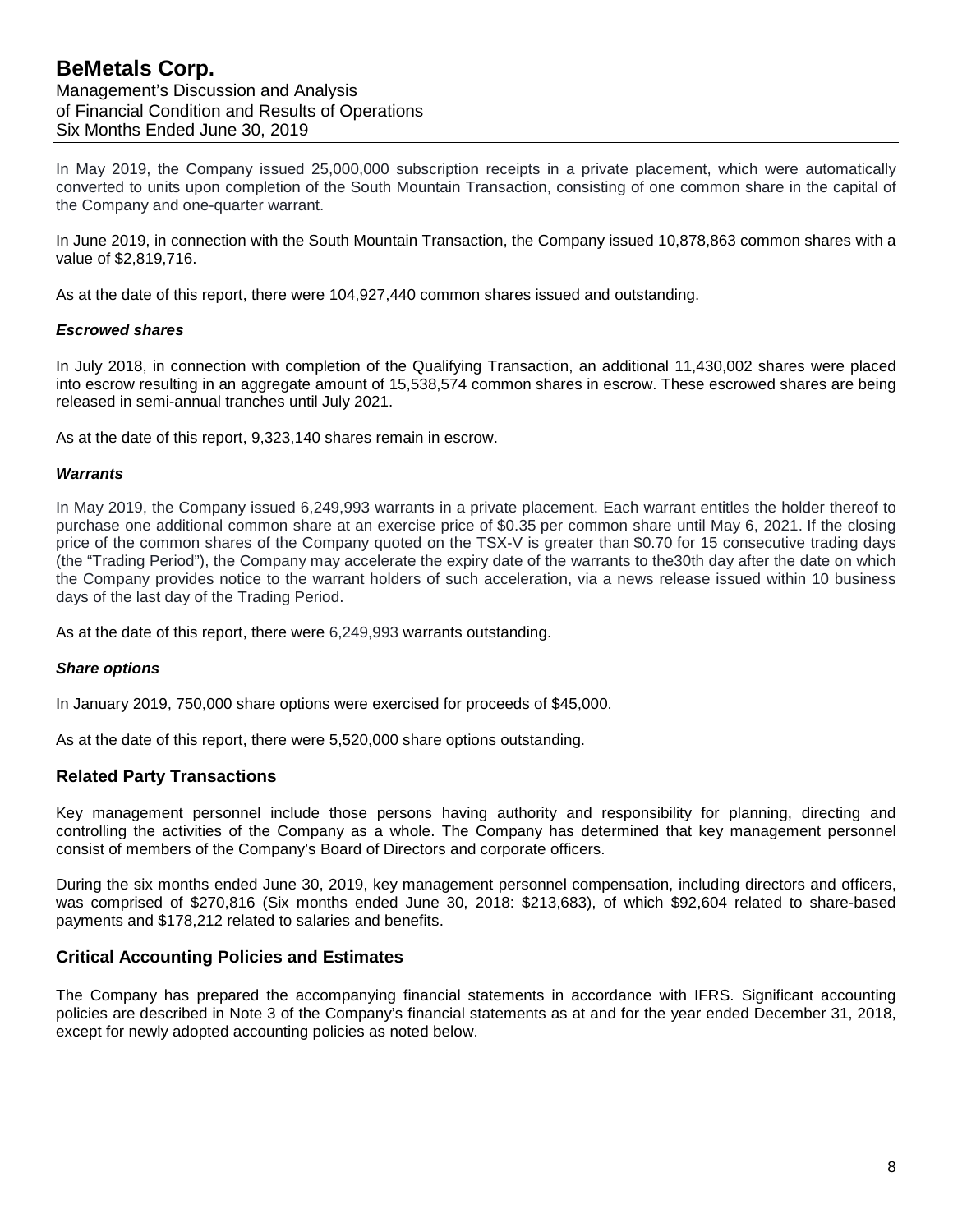The preparation of financial statements in conformity with IFRS requires management to make estimates and assumptions that affect the reported amounts of assets and liabilities and disclosure of contingent assets and liabilities at the date of the financial statements and the reported amounts of expenses during the reporting period. Actual outcomes could differ from these estimates.

# **Recently Adopted Accounting Standards**

The following standard has been adopted by the Company, effective January 1, 2019:

*IFRS 16 – Leases*

IFRS 16 is a new standard to establish principles for recognition, measurement, presentation and disclosure of leases with an impact on lessee accounting, effective for annual periods beginning on or after January 1, 2019. Adoption of this standard did not have a significant measurement or disclosure impact on the Company's unaudited condensed interim consolidated financial statements.

### **Financial Instruments and Financial Risk Management**

The Company is exposed in varying degrees to a variety of financial instrument related risks. The type of risk exposure and the way in which such exposure is managed is provided as follows:

#### **Credit risk**

Credit risk arises from the potential for non-performance by counterparties of contractual financial obligations. The Company's exposure to credit risk is on its cash and amounts receivable. The Company reduces its credit risk by maintaining its bank accounts at a large international financial institution. The maximum exposure to credit risk is equal to the carrying value of these financial assets.

#### **Liquidity risk**

Liquidity risk is the risk that the Company will not be able to meet its financial obligations as they fall due. The Company has a planning and budgeting process in place to help determine the funds required to support the Company's normal operating requirements on an ongoing basis. The Company attempts to ensure there is sufficient access to funds to meet on-going business requirements, taking into account its current cash position and potential funding sources. As at June 30, 2019, the Company had current liabilities of \$1,447,334 and working capital of \$2,406,297.

#### **Foreign exchange risk**

Foreign currency risk is the risk that the fair values of future cash flows of a financial instrument will fluctuate because they are denominated in currencies that differ from the Company's functional currency. The Company's reporting currency is the Canadian dollar and major purchases are transacted in Canadian and US dollars. A portion of the Company's exploration and evaluation expenditures are incurred in Zambia, but are predominantly transacted in US dollars. The Company maintains Canadian and US dollar bank accounts in Canada. The Company is subject to gains and losses from fluctuations in the US dollar against the Canadian dollar. The Company held a net monetary liability position of \$649,694 in US dollars as of June 30, 2019, with the effect on profit or loss before tax of a 10% fluctuation to the CAD dollar being \$64,969.

#### **Interest rate risk**

Interest rate risk is the risk that the fair value of future cash flows of a financial instrument will fluctuate because of changes in market interest rates. The Company's exposure to interest rate risk relates to its ability to earn interest income on cash balances at variable rates. Changes in short term interest rates will not have a significant effect on the fair value of the Company's cash account.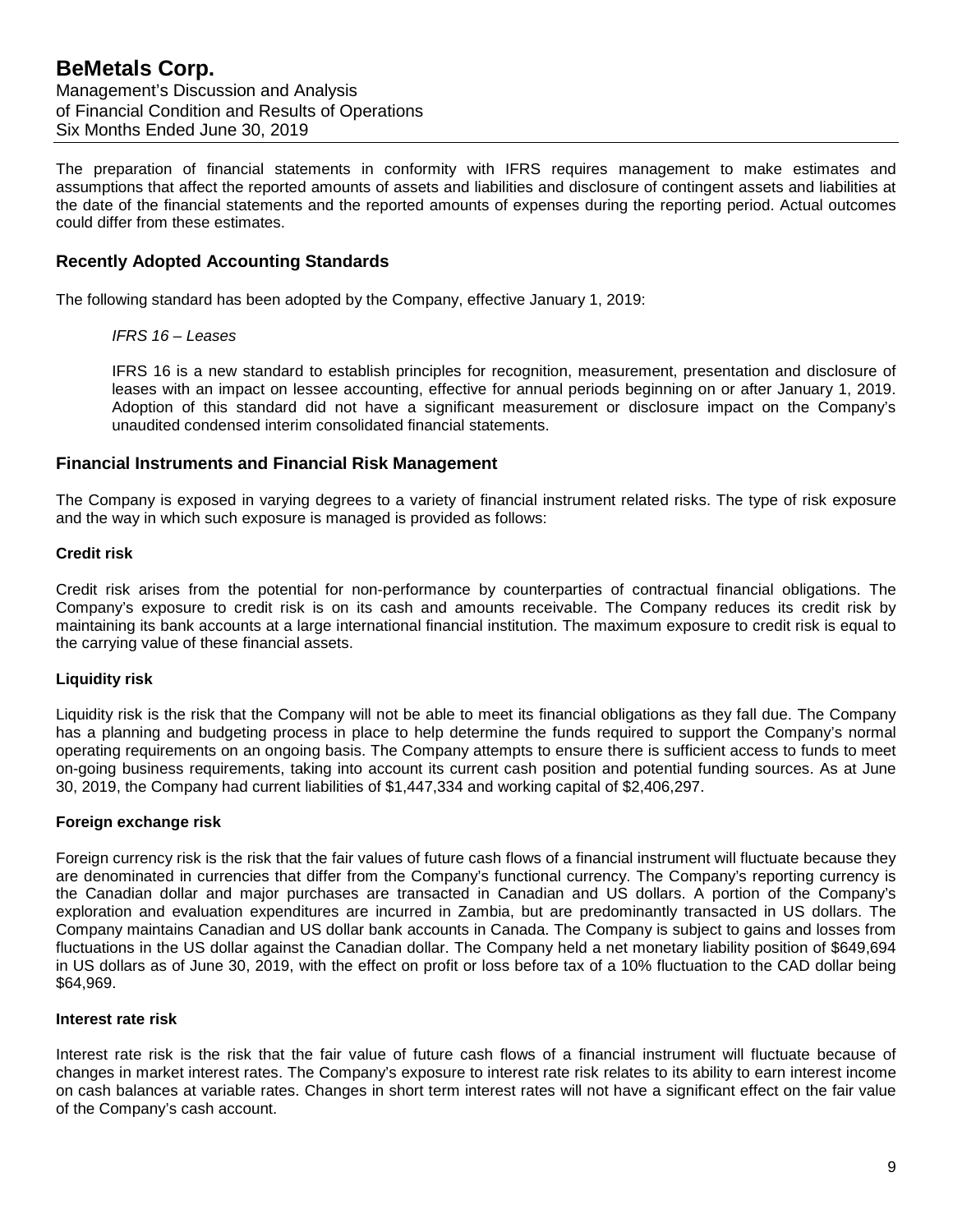#### **Price risk**

The Company's ability to raise capital to fund exploration or development activities is subject to risk associated with fluctuations in the market prices of base and precious metals including copper, zinc, silver, gold, and lead, and the outlook for these metals. The Company does not have any hedging or other derivative contracts respecting its operations. In addition, the Company's investments which comprise publicly traded equity securities and warrants exercisable into common shares of a public company, are subject to price risk.

Market prices for metals historically have fluctuated widely and are affected by numerous factors outside of the Company's control, including, but not limited to, levels of worldwide production, short-term changes in supply and demand, industrial and retail demand, central bank lending, and forward sales by producers and speculators. The Company has elected not to actively manage its commodity price risk, as the nature of the Company's business is in exploration.

Equity price risk is defined as the potential adverse impact on the Company's earnings due to movements in individual equity prices or general movements in the level of the stock market. The Company closely monitors individual equity movements, and the stock market to determine the appropriate course of action to be taken by the Company.

# **Risks and Uncertainties**

The risk factors described below summarize and supplement the risk factors contained in the Company's filing statement dated July 18, 2018, (the "Filing Statement") and available on SEDAR at [www.sedar.com,](http://www.sedar.com/) and should be read in conjunction with the more detailed risk factors outlined in the Filing Statement:

The Company is engaged in the acquisition and exploration of natural resource properties, an inherently risky business, and there is no assurance that economically recoverable resources will ever be discovered and subsequently put into production. Most exploration projects do not result in the discovery of economically recoverable resources. Exploration activities require large amounts of capital. There is a risk that during the current difficult economic situation the Company will not be able to raise sufficient funds to finance its projects to a successful development and production stage. While the Company's management and technical team carefully evaluate all potential projects prior to committing the Company's participation and funds, there is a high degree of risk that the Company's exploration efforts will not result in discovering economically recoverable resources. The Company depends on the business and technical expertise of its management team and there is little possibility that this dependence will decrease in the near term.

There is no guarantee that the Company will exercise its option pursuant to the Pangeni Agreement and/or South Mountain Agreement. The completion and exercise of one or both of those options is affected by the success of the Company's exploration efforts and is contingent upon certain conditions precedent as well as the price of metals which are affected by numerous factors including inflation, investor speculative activities, relative exchange rate of the U.S. dollar to other currencies, global and regional demand and production, global and regional political and economic conditions, and production costs in major producing regions. These factors are beyond the Company's control and are impossible to predict.

## **Management's Report on Internal Control over Financial Reporting**

In connection with National Instrument ("NI") 52-109 (Certification of Disclosure in Issuer's Annual and Interim Filings) adopted in December 2008 by each of the securities commissions across Canada, the Chief Executive Officer and Chief Financial Officer of the Company will file a Venture Issuer Basic Certificate with respect to the financial information contained in the unaudited condensed interim consolidated financial statements and the audited annual consolidated financial statements and respective accompanying Management's Discussion and Analysis.

The Venture Issuer Basic Certification does not include representations relating to the establishment and maintenance of disclosure controls and procedures and internal control over financial reporting, as defined in NI 52-109.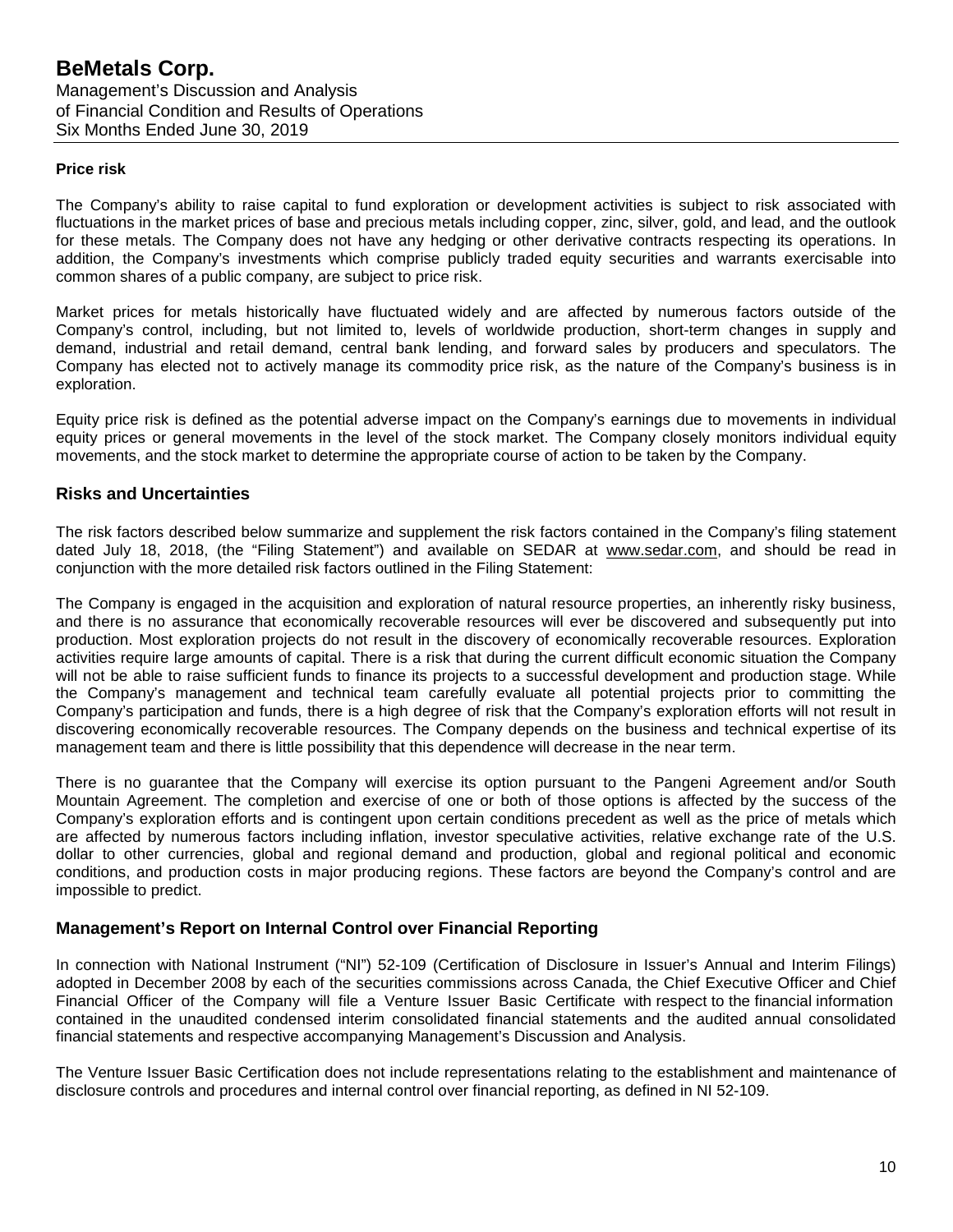Additional information relating to the Company is available on SEDAR at [www.sedar.com.](http://www.sedar.com/)

## **Qualified Person**

The technical information included in this MD&A has been reviewed and approved by John Wilton, CGeol FGS, the Company's CEO and President and a "Qualified Person" as defined by National Instrument 43-101 standards.

# **Caution Regarding Forward Looking Information**

This Management Discussion and Analysis may contain certain "forward-looking statements" within the meaning of Canadian securities legislation. Forward-looking statements are statements that are not historical facts; they involve predictions, expectations, beliefs, plans, projections, objectives, assumptions or future events or performance and are generally, but not always, identified by the words "expects", "plans", "anticipates", "believes", "intends", "estimates", "projects", "aims", "potential", "goal", "objective", "prospective", and similar expressions, or that events or conditions "will", "would", "may", "can", "could" or "should" occur. Forward-looking statements are based on the beliefs, estimates and opinions of the Company's management on the date the statements are made and they include a number of known and unknown risks and uncertainties and other factors. Consequently, there can be no assurances that such statements will prove to be accurate and actual results and future events could differ materially from those anticipated in such statements.

The following table outlines certain significant forward-looking statements contained in this MD&A and provides the material assumptions used to develop such forward-looking statements and material risk factors that could cause actual results to differ materially from the forward-looking statement:

| <b>Forward</b><br>looking<br>information                                                                                                                      | <b>Assumptions</b>                                                                                                                                                                                                                                                                                                                                                                                                                                                                                                                                                                                                                                                                                                                                                                                                                    | <b>Risk Factors</b>                                                                                                                                                                                                                                                                                                                                                                                                                                                                                                                                                                                                                                                                     |
|---------------------------------------------------------------------------------------------------------------------------------------------------------------|---------------------------------------------------------------------------------------------------------------------------------------------------------------------------------------------------------------------------------------------------------------------------------------------------------------------------------------------------------------------------------------------------------------------------------------------------------------------------------------------------------------------------------------------------------------------------------------------------------------------------------------------------------------------------------------------------------------------------------------------------------------------------------------------------------------------------------------|-----------------------------------------------------------------------------------------------------------------------------------------------------------------------------------------------------------------------------------------------------------------------------------------------------------------------------------------------------------------------------------------------------------------------------------------------------------------------------------------------------------------------------------------------------------------------------------------------------------------------------------------------------------------------------------------|
| The Company's<br>anticipated<br>plans, costs,<br>timing and<br>capital for future<br>development of<br>the Company's<br>mineral<br>exploration<br>properties. | Financing will be available for future exploration and<br>development of the Company's properties; the actual<br>results of the Company's exploration and development<br>activities will be favourable; exploration and<br>development costs will not exceed the Company's<br>expectations; the Company will be able to retain and<br>attract skilled staff, all requisite regulatory and<br>governmental approvals for exploration projects and<br>other operations will be received on a timely basis<br>upon terms acceptable to the Company, and applicable<br>political and economic conditions are favourable to the<br>Company; the price of precious and base metals and<br>applicable interest and exchange rates will be<br>favourable to the Company; no title disputes exist with<br>respect to the Company's properties. | Precious and base metals price volatility;<br>uncertainties involved in interpreting<br>geological data and confirming title to<br>acquired properties; the possibility that future<br>exploration results will not be consistent with<br>the Company's expectations; availability of<br>financing for and actual results of the<br>Company's exploration and development<br>activities; increases in costs; environmental<br>compliance and changes in environmental<br>and other local legislation and regulation;<br>interest rate and exchange rate fluctuations;<br>changes in economic and political conditions;<br>the Company's ability to retain and attract<br>skilled staff. |
| The Company's<br>ability to carry<br>out anticipated<br>exploration on<br>its mineral<br>exploration<br>properties.                                           | The operating and exploration activities of the<br>Company for the next twelve months and the costs<br>associated therewith, will be consistent with the<br>Company's current expectations; debt and equity<br>markets, exchange and interest rates and other<br>applicable economic conditions are favourable to<br>the Company.                                                                                                                                                                                                                                                                                                                                                                                                                                                                                                     | Changes in debt and equity markets; timing<br>and availability of external financing on<br>acceptable terms; increases in costs;<br>environmental compliance and changes in<br>environmental and other local legislation<br>and regulation; interest rate and exchange<br>rate fluctuations; changes in economic<br>conditions.                                                                                                                                                                                                                                                                                                                                                         |